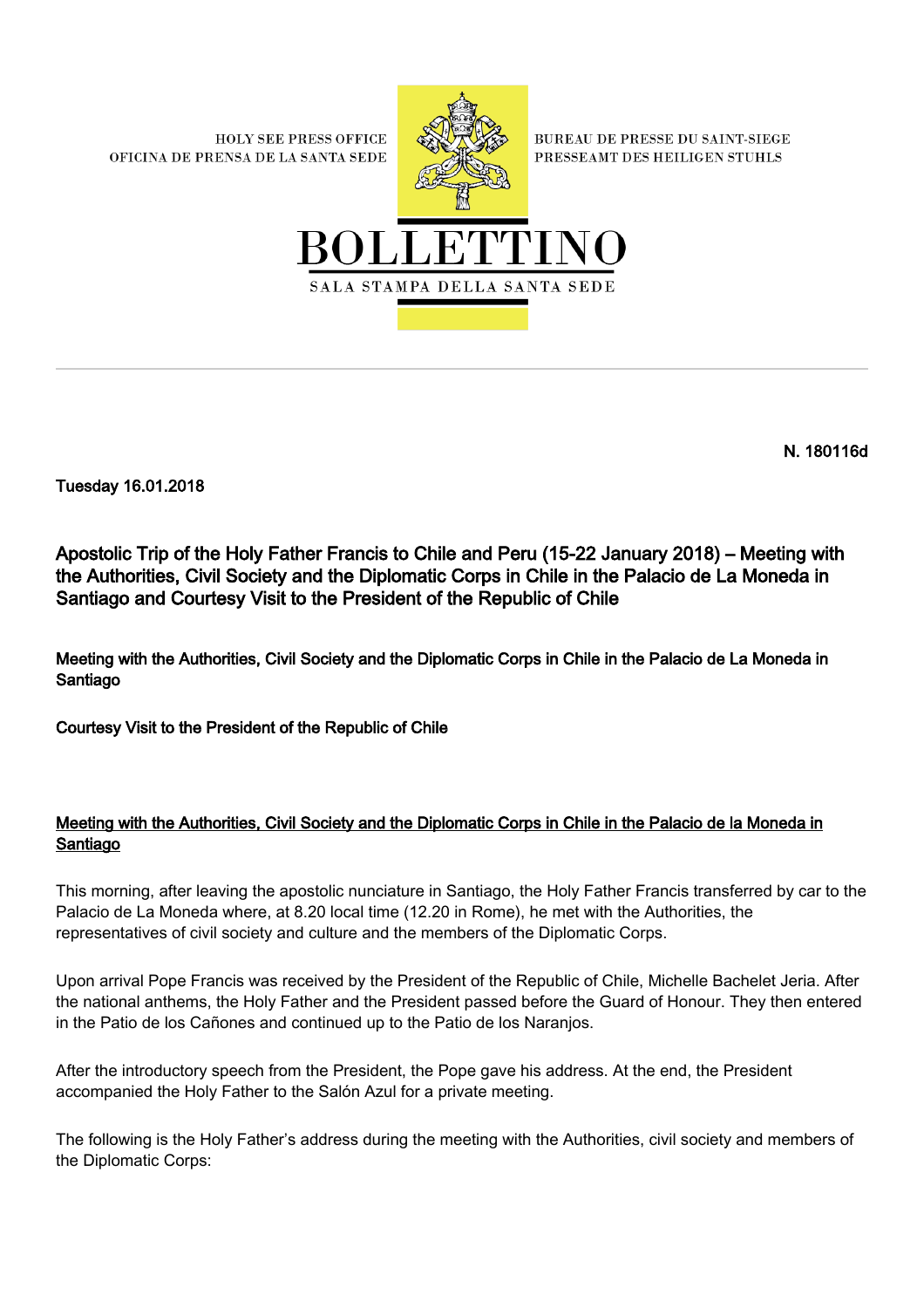## Address of the Holy Father

Madam President, Members of the Government of the Republic and of the Diplomatic Corps, Representatives of Civil Society, Distinguished Authorities, Ladies and Gentlemen,

It is a joy for me to stand once again on Latin American soil and begin this visit to Chile, this land so close to my heart, which welcomed and schooled me in my younger years. I would like my time with you also to be a moment of gratitude for that welcome. I think of a stanza of your national anthem, which I just heard: "How pure, Chile, are your blue skies / How pure the breezes that sweep across you / And your countryside embroidered with flowers / Is the very image of Eden". It is a true song of praise for this land, so full of promises and challenges, but especially of hope for the future. In a certain sense, this is what President Bachelet said.

Thank you, Madam President, for your words of welcome. Through you, I would like to greet and embrace all the Chilean people, from the extreme northern region of Arica and Parinacota to the southern archipelago with its "riot of peninsulas and canals".[1] Their rich geographical diversity gives us a glimpse of the rich cultural polyphony that is also their characteristic feature.

I am grateful for the presence of the members of the Government, the Presidents of the Senate, the Chamber of Deputies and the Supreme Court, as well as the other state authorities and their officials. I greet the Presidentelect, Mr Sebastián Piñera Echenique, who recently received the mandate of the Chilean people to govern the country for the next four years.

Chile has distinguished itself in recent decades by the growth of a democracy that has enabled steady progress. The recent political elections were a demonstration of the solidity and civic maturity that you have achieved, which takes on particular significance in this year marking the two-hundredth anniversary of the declaration of independence. That was a particularly important moment, for it shaped your destiny as a people founded on freedom and law, one that has faced moments of turmoil, at times painful, yet succeeded in surmounting them. In this way, you have been able to consolidate and confirm the dream of your founding fathers.

In this regard, I remember the emblematic words of Cardinal Silva Henríquez in a Te Deum homily: "We – all of us – are builders of the most beautiful work: our homeland. The earthly homeland that prefigures and prepares the (heavenly) homeland that has no borders. That homeland does not begin today, with us; but it cannot grow and bear fruit without us. That is why we received it with respect, with gratitude, as a task begun many years ago, as a legacy that inspires in us both pride and commitment".[2]

Each new generation must take up the struggles and attainments of past generations, while setting its own sights even higher. This is the path. Goodness, together with love, justice and solidarity, are not achieved once and for all; they have to be realized each day. It is not possible to settle for what was achieved in the past and complacently enjoy it, as if we could somehow ignore the fact that many of our brothers and sisters still endure situations of injustice that none of us can ignore.

Yours is a great and exciting challenge: to continue working to make this democracy, as your forebears dreamed, beyond its formal aspects, a true place of encounter for all. To make it a place where everyone, without exception, feels called to join in building a house, a family and a nation. A place, a house and a family called Chile: generous and welcoming, enamoured of her history, committed to social harmony in the present, and looking forward with hope to the future. Here we do well to recall the words of Saint Alberto Hurtado: "A nation, more than its borders, more than its land, its mountain ranges, its seas, more than its language or its traditions, is a mission to be fulfilled".[3] It is a future. And that future depends in large part on the ability of its people and leaders to listen.